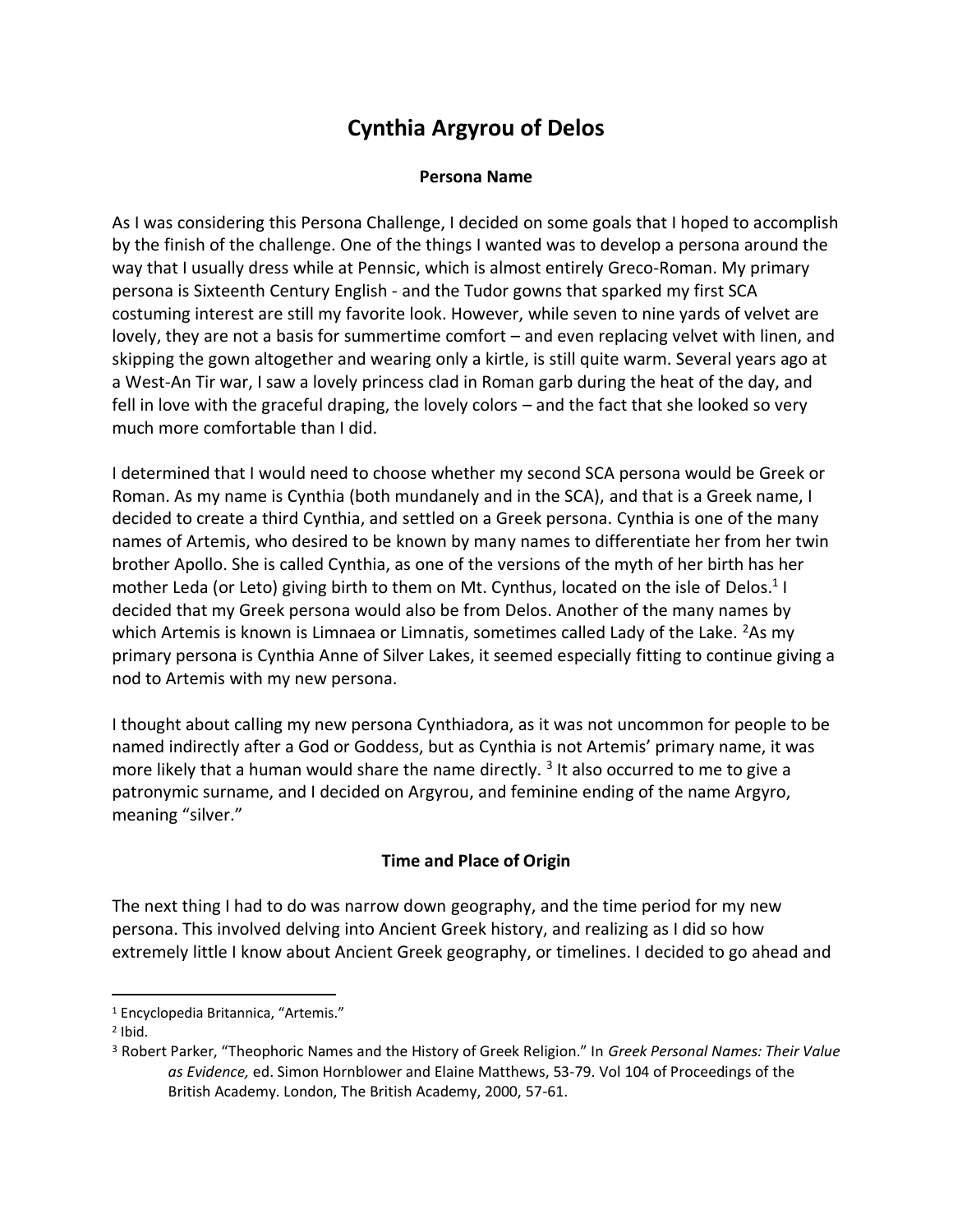stay on Delos – though I did consider a few of the other islands within the Cyclades, or possibly one of the Ionian Islands. In the end, I decided that I liked the sound of Cynthia of Delos, or Cynthia Argyrou of Delos, better than any other island name.

I then decided to look at the fiber availability of various time periods, as I knew that I wanted to make my new clothing out of silk. This limited my options to the  $5<sup>th</sup>$  century BCE and onward, and I looked at the art and architecture that seemed most appealing to me. I settled on the 4<sup>th</sup> century BCE, within 50 years of the time of Alexander.

### **Choosing Objects to Create**

Another strong goal for me for the project is to stretch my artistic skills. I decided, to begin, that I wanted to make a slightly more elaborate outfit than I usually did, primarily by using silk instead of linen. I have found some saree silk, which, while it does not contain linen fibers, does have the woven decorative edging that seems to have been the standard for Greek clothing of the  $4<sup>th</sup>$  century.<sup>4</sup>

Next, I chose to explore pottery, as that is something I did only briefly, on high school, and not terribly skillfully. To that end, I have arranged to meet with a potter who teaches historical pottery, so that I can learn about techniques – even if I will not be able to quickly enough gain the skill set needed to create my pottery in the ways that the Greeks did.

It seems practical, as well, to decorate the box that currently houses my Greek and Roman jewelry with a mosaic. I suspect that the end design with somehow incorporate cats or musicians or both.

Finally, I will explore a new (to me – actually older) kind of calligraphy than that with which I am currently familiar, and either copy or compose a poem – possibly in Greek. To begin the process, I have ordered some lamp black ink to use instead of my usual oak gall, as the earliest written record of some sort of gall-based ink is of Pliny the Elder in the  $1<sup>st</sup>$  century CE. I have also ordered reed pens and papyrus, and have started looking at examples and structure of poetry of the 4<sup>th</sup> century BCE.

I am very excited about where this project is going to take me, and for all of the new things I am going to learn!

<sup>4</sup> Elsa Gulberg and Paul Åström, *The Thread of Ariadne: Study of Ancient Greek Dress.* Vol. XXI of *Studies in Mediterranean History.* Göteborg: Södra Vägen, 1970, 15.